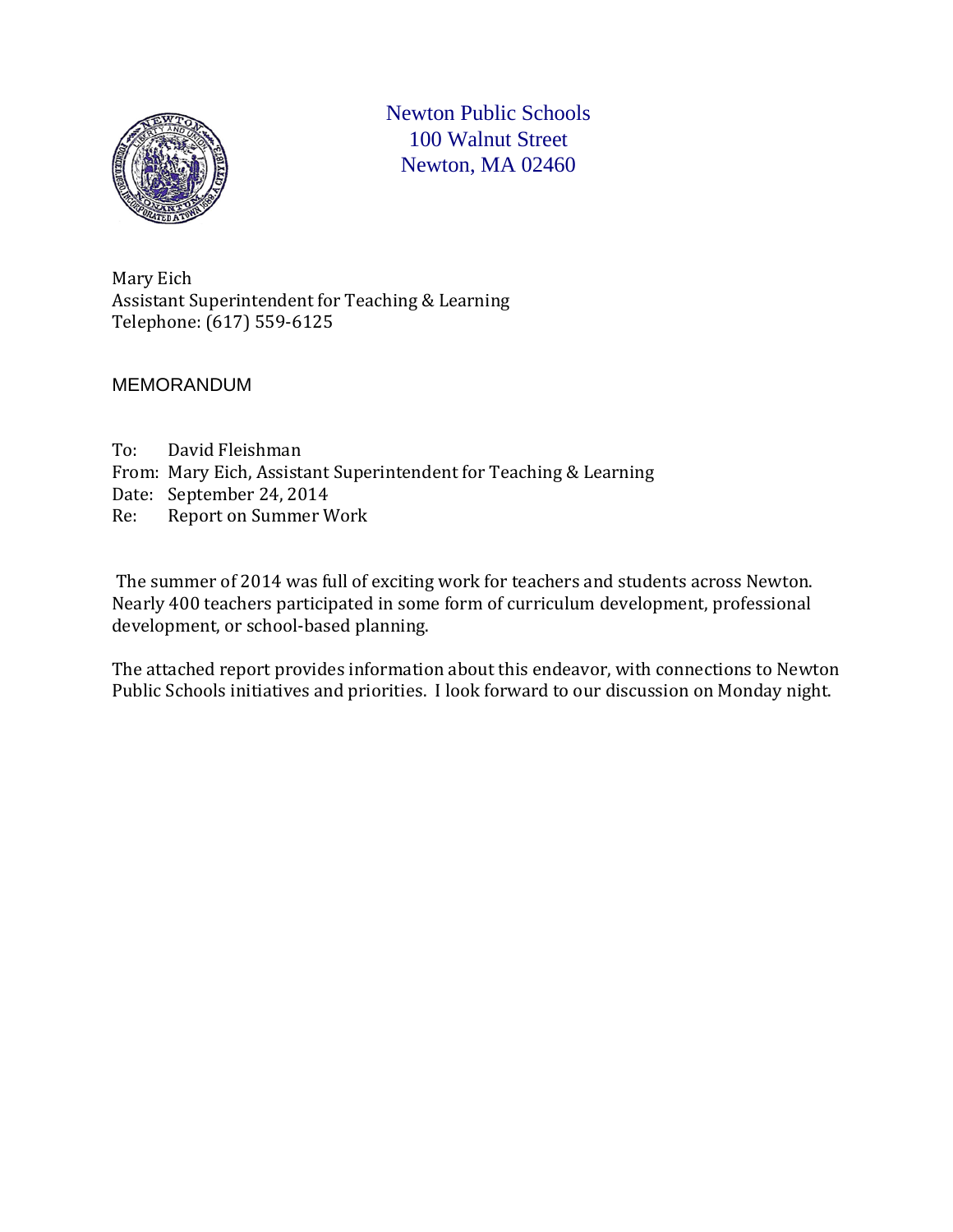# **Summer Workshops 2014**

Each year, Newton educators take advantage of the relatively slower pace of summer to work on goals focused on improving teaching and learning. The time allows teachers to focus intently on a topic or topics feeling rested and without the distractions of the daily responsibilities of their positions.

Summer work falls into three broad categories: curriculum development, content-based professional development, and school-based projects, which often address social emotional learning and school climate. Workshop facilitators are most often curriculum coordinators, directors, principals, and high school department heads, but can also be teachers with approval from principals or coordinators. Recently math coaches, instructional technology specialists and literacy specialists have provided summer workshops as well.

Administrators apply to the Office of Teaching and Learning for funding and/or in-service credits through a process that has evolved over time. Successful proposals are aligned with district goals and respond to urgent needs.

Administrators submitted nearly one hundred applications for Summer 2014 projects, requesting approximately 900 stipended days for cost of about \$216,000. While we have not yet completed the full accounting for this summer, the final numbers are typically a little lower.

Below is a description of four projects that I will speak in detail about Monday night. Also enclosed is an entire list of summer workshops.

## Common Core Mathematics in Grade 9

Mathematics teachers from Newton North and Newton South created curriculum materials to align ninth grade mathematics to the Common Core State Standards for ninth grade Advanced College Prep and College Prep courses. The work included

- Defining Units of Study for 9th grade Advanced College Prep and College Prep courses including
	- o Online text materials
	- o Activity-based lessons for use in class
	- o Homework assignments
	- o Sample Assessments
- Using online tools such as Schoology, Safari Montage and Google Docs to disseminate materials for ninth grade teachers in addition to providing hard copies
- Planning training for colleagues during the 2014-2015 academic year

## Elementary Writing Institute

Following up on the success of last year's elementary writing institute, literacy specialists offered a similar four-day institute focused on this year's new units, particularly on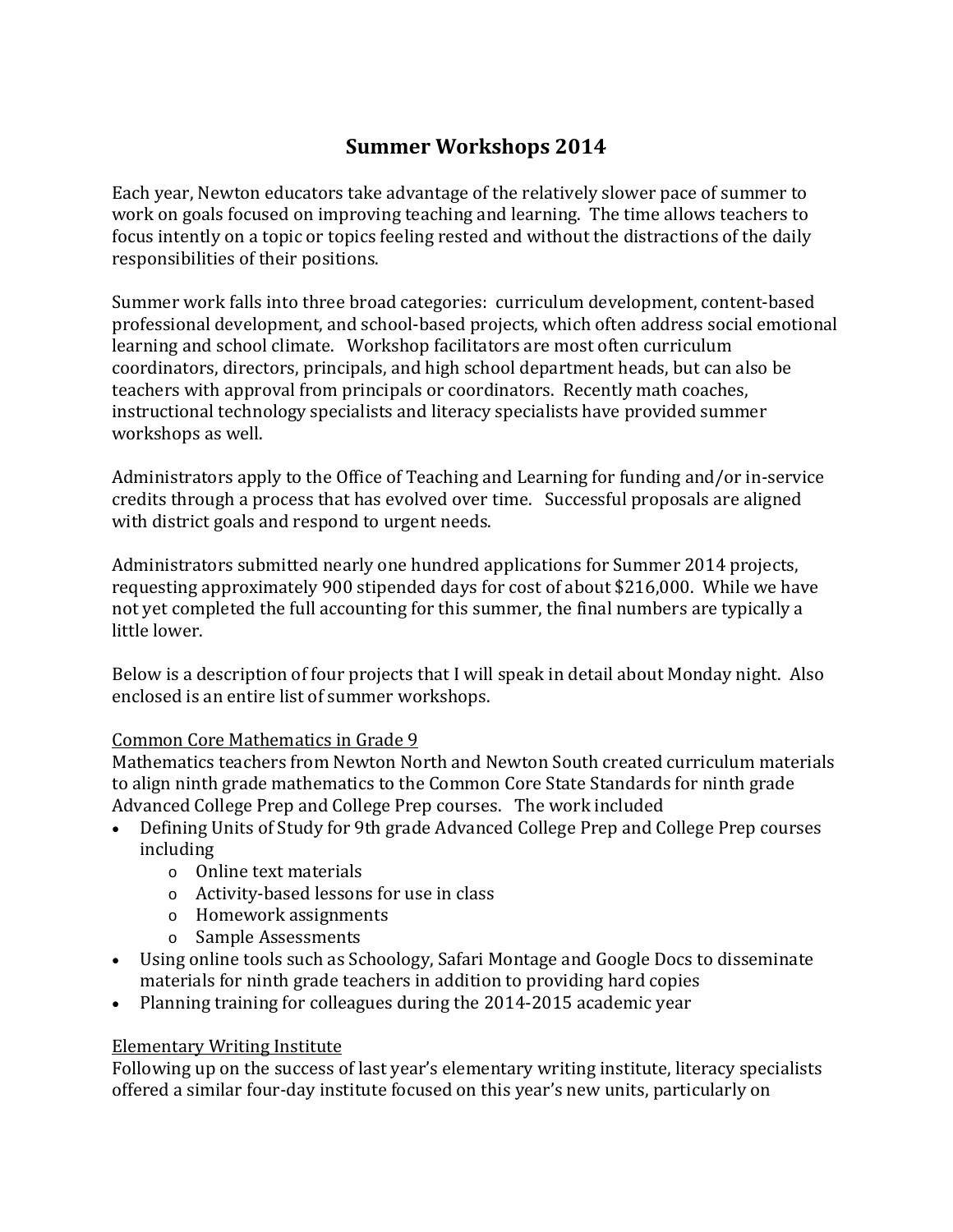information writing. As was the case last summer, teachers dug into the materials, learned about the architecture and pedagogy of different components of the information units, delved into assessment tools and techniques. "Teacher as writer" activities provided opportunities to do some writing themselves; drafting and revising pieces, giving and receiving feedback, using mentor texts and writing checklists to self-assess and finally publishing pieces in an anthology and group read-around.

#### Middle School Science

Using the draft MA DESE Frameworks for STE, teachers used the Newton-Marshall template to develop a draft course of study in middle school science with units for each grade and for a two year course of study for engineering used across the district.

## Brown Advisory Curriculum Development

A growing body of research supports the importance of advisory programs in middle schools. Advisory programs promote students feeling "connected" to responsible and caring adults. Brown Middle School, working with a consultant, developed daily activities for the daily 15-minute advisory period.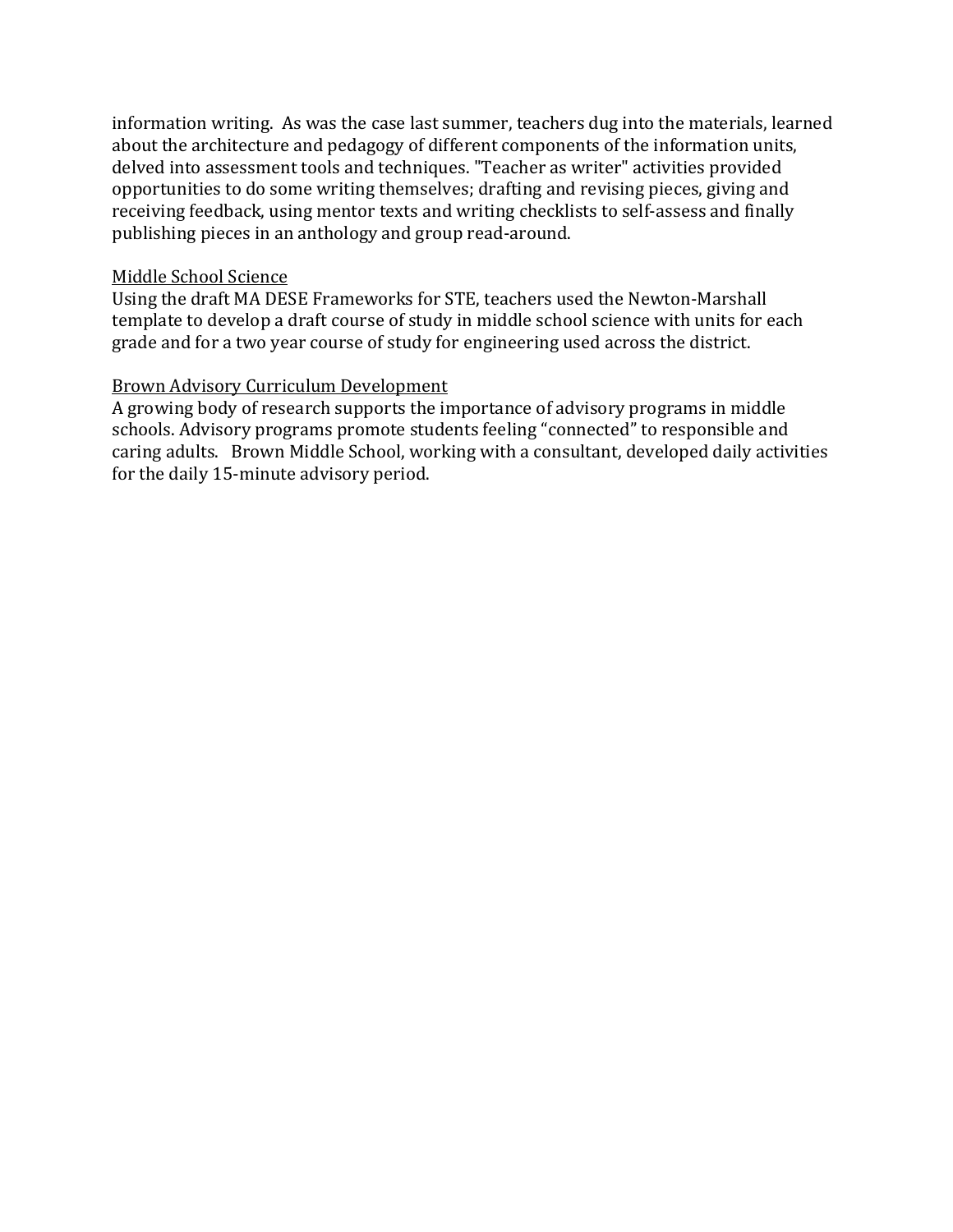Summer Workshops 2014

English Language Arts

- English Language Arts Elementary Cabot Vertical Alignment in Writing
- English Language Arts Elementary Writing Institute
- English Language Arts Middle School Writing
- English Language Arts North 6-12 Shakespeare Curriculum
- English Language Arts North Literacy Specialist
- English Language Arts North NSHS Differentiation
- English Language Arts North NSHS Vocabulary Review
- English Language Arts North NSHS Senior Curriculum
- English Language Learning K-12 Productive Language
- English Language Learning Middle, High WIDA-izing Beginner and Understanding by Design Curriculum Maps
- English Language Learning North English Language Arts District Determined Measures

Fine Arts

- Fine Arts Elementary Developing Common Assessment
- Fine Arts Middle School Choral Sight Reading Lesson Development
- Fine Arts South Curriculum Development

History and Social Science

- History and Social Science AP Curriculum Change
- History and Social Science Elementary Grades 3 & 4 Alignment & Integration
- History and Social Science Ninth grade history curriculum revision
- History and Social Science North AP Exam Revisions
- History and Social Science North Dover Legacy Scholars Course Development
- History and Social Science North ELL Course Development
- History and Social Science South Ninth grade history pilot
- History and Social Science s South US AP Curriculum Revision South

Instructional Technology

- Instructional Technology and Library Media Elementary Aligning the Library Curriculum K-5 to Common Core
- Instructional Technology and Library Media Elementary Connecting to the Curriculum: Creating a Guaranteed and Viable Collection: ebooks and Social Studies
- Instructional Technology and Library Media Elementary Internet Safety: Social Networking in Elementary School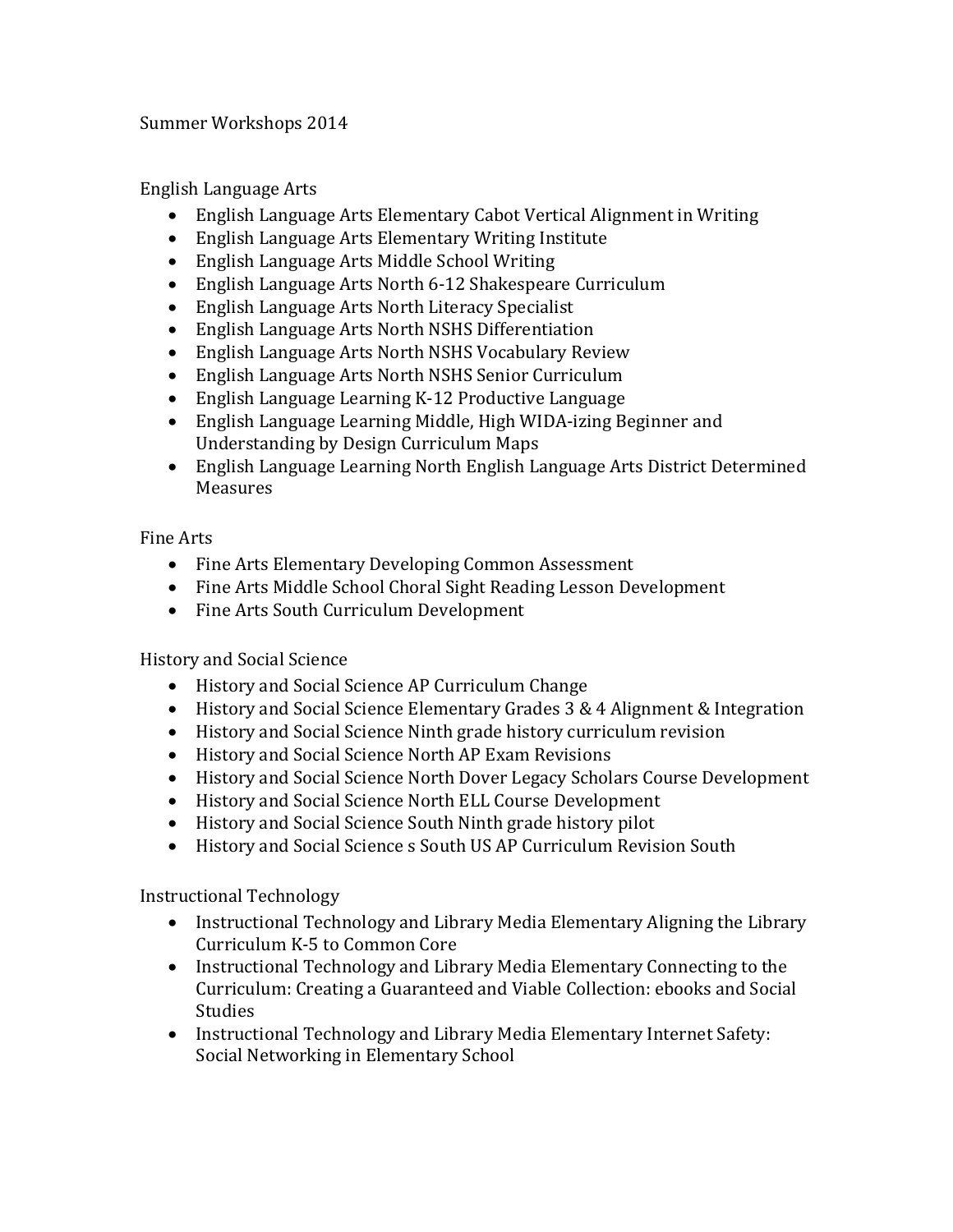- Instructional Technology and Library Media Elementary LibGuides for Elementary: Creating Research Guides to Support The Social Studies Curriculum
- Instructional Technology and Library Media Elementary Location and Access: K-5 scope and sequence for instructing students in the use of an online catalog Pt. 2
- Instructional Technology and Library Media High School Schoology -Planning and Developing
- Instructional Technology and Library Media iPads in K-2
- Instructional Technology and Library Media Middle School Information Problem Solving: Teaching a Research Process
- Instructional Technology and Library Media, Learning to Read, Write and Take Notes using a Digital Platform
- Instructional Technology and Library Media, Mathematics Elementary Developing Grade Level Math/Tech Projects
- Instructional Technology and Library Media, Mathematics, Science and Technology/Engineering Elementary STEM Initiatives

Interdisciplinary

- Interdisciplinary Elementary English Language Arts, Science and Engineering/ Technology Writing Unit Grade 2
- Interdisciplinary Elementary English Language Learning, Instructional Technology and Library Media Elementary Kindergarten iPads and Phonemic Awareness
- Interdisciplinary English Language Arts, History and Social Studies Elementary Civil Rights Unit Grade 4
- Interdisciplinary History and Social Studies, Special Education South Course creation: Links/Pilot/College Prep Courses
- Interdisciplinary K-12 English Language Arts, English Language Learning Beginner's Writing Curriculum Development
- Interdisciplinary K-12 English Language Learning Elementary ELA/ELL Crosswalk for Opinion and Narrative Writing
- Interdisciplinary Math, ELA, Science, History, SPED North Co-Teaching
- Interdisciplinary South English Language Arts, Science and Engineering/ Technology South Writing Seminar

Mathematics

- Mathematics Elementary Embedded Progress Monitoring
- Mathematics Elementary High Cognitive Demand Tasks
- Mathematics Middle School Align Curriculum while Increasing Engagement
- Mathematics Middle School Common Assessment Questions
- Mathematics Middle School Develop Beginning of Year Assessments
- Mathematics Middle School Developing Co-Teaching Plans
- Mathematics Middle School RTI Assessments and Interventions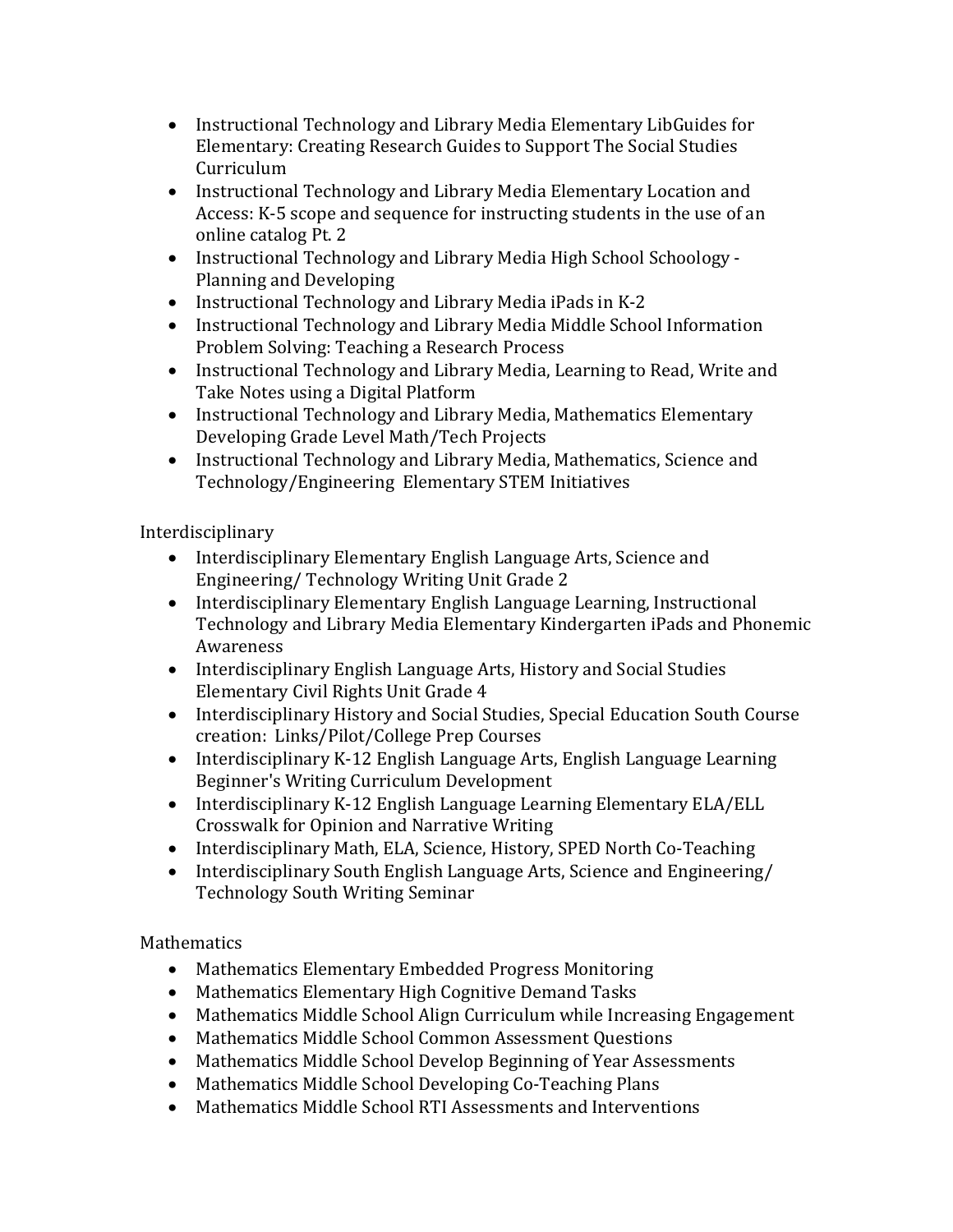• Mathematics North and South Ninth Grade Curriculum Work

Other

- Mentoring and Induction K-12 Curriculum Planning and Design
- Career and Technical Education South Family and Consumer Science Curriculum

Physical Education Health and Wellness

- Physical Education Health and Wellness Middle School Health Curriculum
- Physical Education Health and Wellness North Review S&H Curriculum with updates

Science and Technology/Engineering

- Science and Technology/Engineering Middle School Curriculum leadership
- Science and Technology/Engineering Middle School Grade 6 8 Curriculum Transition to new frameworks
- Science and Technology/Engineering North 670 Course Revision to include Performance Assessments
- Science and Technology/Engineering North Adjustments to Honors Biology
- Science and Technology/Engineering North Aligning new Biology Honors Curriculum with College Prep and Advanced College
- Science and Technology/Engineering North Developing an Alternative Sequence in Science
- Science and Technology/Engineering North Forensics new course
- Science and Technology/Engineering North Implementing new Living by Chemistry Curriculum in College Prep and Advanced College Prep Chemistry
- Science and Technology/Engineering North Intro Physics Differentiation Videos for Flipped Classroom
- Science and Technology/Engineering North Thematic Approaches in Advanced College Prep Chemistry

Social and Emotional Learning

- Social Emotional Elementary Burr School Core Values
- Social Emotional Elementary Developing Memorial Spaulding All School Behavior Support Plan
- Social Emotional Elementary Responsive Classroom Teacher Training
- Social Emotional Elementary School Core Values
- Social Emotional Middle School Brown and Oak Hill Advisories
- Social Emotional Middle School Core Values
- Social Emotional North Counselor Statement Writing Day
- Social Emotional South Developmental Guidance